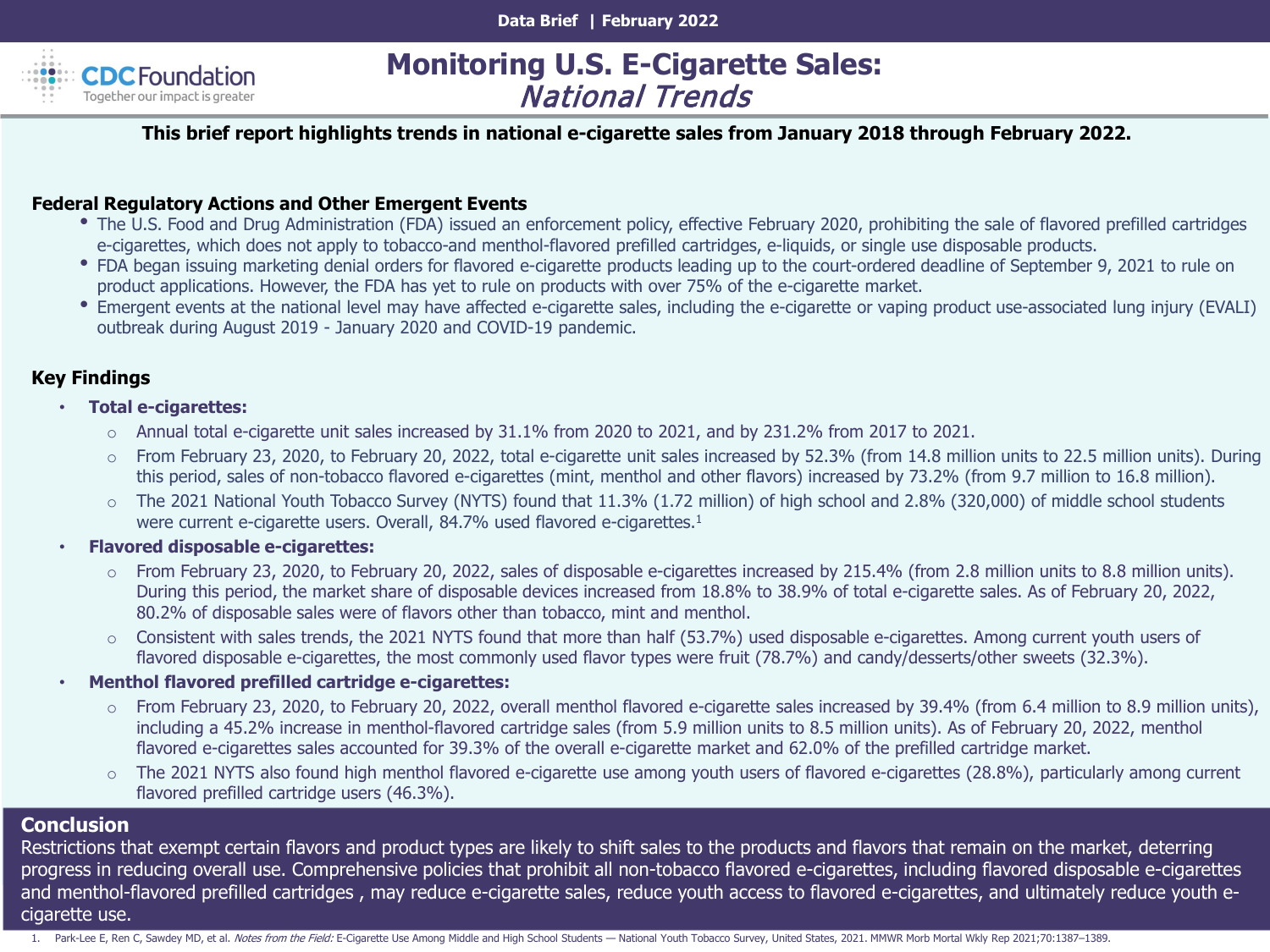## **Figure 1. National E-Cigarette Unit Sales by Flavor, 4 Week Estimates 01/28/2018 – 02/20/2022\***



**\***Sales data does not reflect sales from vape shops or online retailers; dates represent end of 4-week periods; All Other Flavors category includes fruit, clove/spice, chocolate, alcoholic drink (such as wine, cognac, or other cocktails), candy/desserts/other sweets, some other flavor; e-cigarette accessories and devices sold without e-liquids were excluded (11.5% of total sales).

## **Trends of Unit Sales by Flavor Following FDA's Flavor Enforcement Policy**

- From February 23, 2020, to February 20, 2022, total monthly e-cigarette unit sales increased by 52.3% to 22.5 million units.
- From February 23, 2020, to February 20, 2022, sales of non-tobacco flavored e-cigarettes (mint, menthol and other flavors) increased by 73.2% (from 9.7 million to 16.8 million).
- From February 23, 2020, to February 20, 2022:
	- o Menthol-flavored e-cigarette sales increased by 39.4% (from 6.4 million to 8.9 million); market share decreased from 43.0% to 39.3%.
	- o Tobacco-flavored e-cigarette sales increased by 11.9% (from 5.1 million to 5.7 million); market share decreased from 34.3% to 25.2%.
	- o Mint-flavored e-cigarette sales increased by 41.3% (from 0.7 million to 0.9 million); market share decreased from 4.4% to 4.1%.
	- o All other-flavored e-cigarette sales increased by 160.3% (from 2.7 million to 7.0 million); market share increased from 18.3% to 31.2%.
- From September 5, 2021, to February 20, 2022, e-cigarette sales declined by 6.3% (from 24.1 million units to 22.5 million units).

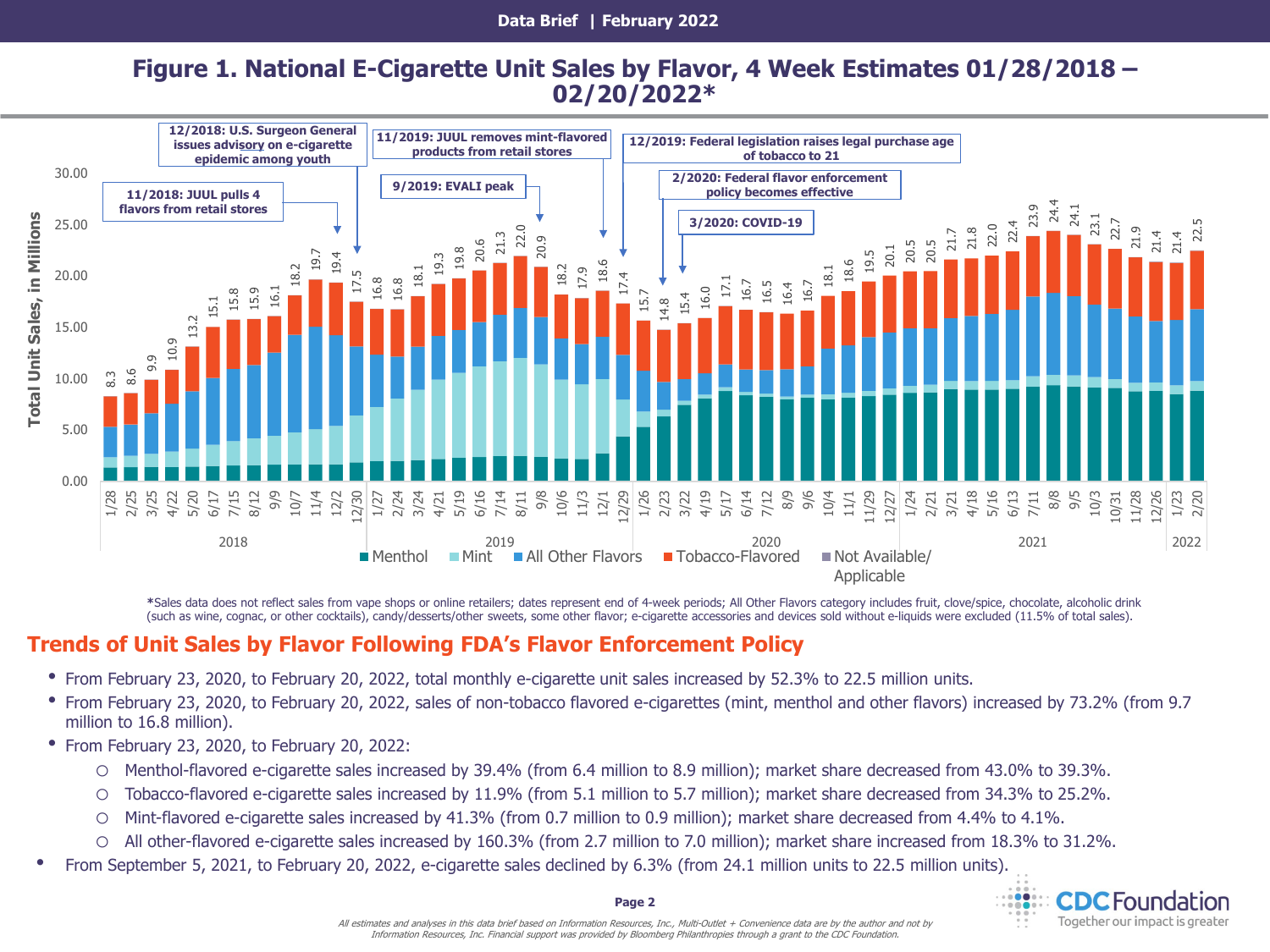### **Figure 2. National E-Cigarette Unit Sales by Product Type, 4 Week Estimates 01/28/2018 – 02/20/2022\***



**\***Sales data does not reflect sales from vape shops or online retailers; dates represent end of 4-week periods; prefilled cartridges include tanks, cartridges, and pods used in rechargeable and reusable e-cigarette device; disposable devices include nonrechargeable and nonreusable e-cigarette devices that are not intended to be refilled with e-liquid after being depleted; e-liquids are containers of the liquid used in e-cigarette devices, which typically contains a humectant (e.g., propylene glycol), nicotine, and flavoring.

## **Trends of Unit Sales by Product Following FDA's Flavor Enforcement Policy**

- Following FDA's flavor enforcement policy, which prohibited the sale of flavored prefilled cartridges but exempted disposable devices and menthol and tobacco prefilled cartridges, between February 23, 2020, and February 20, 2022:
	- o Sales of disposable devices increased by 215.4% (from 2.8 million to 8.8 million); market share increased from 18.8% to 38.9%.
	- $\circ$  Sales of prefilled cartridges increased by 14.8% (from 12.0 million to 13.8 million); market share decreased from 81.1% to 61.1%.

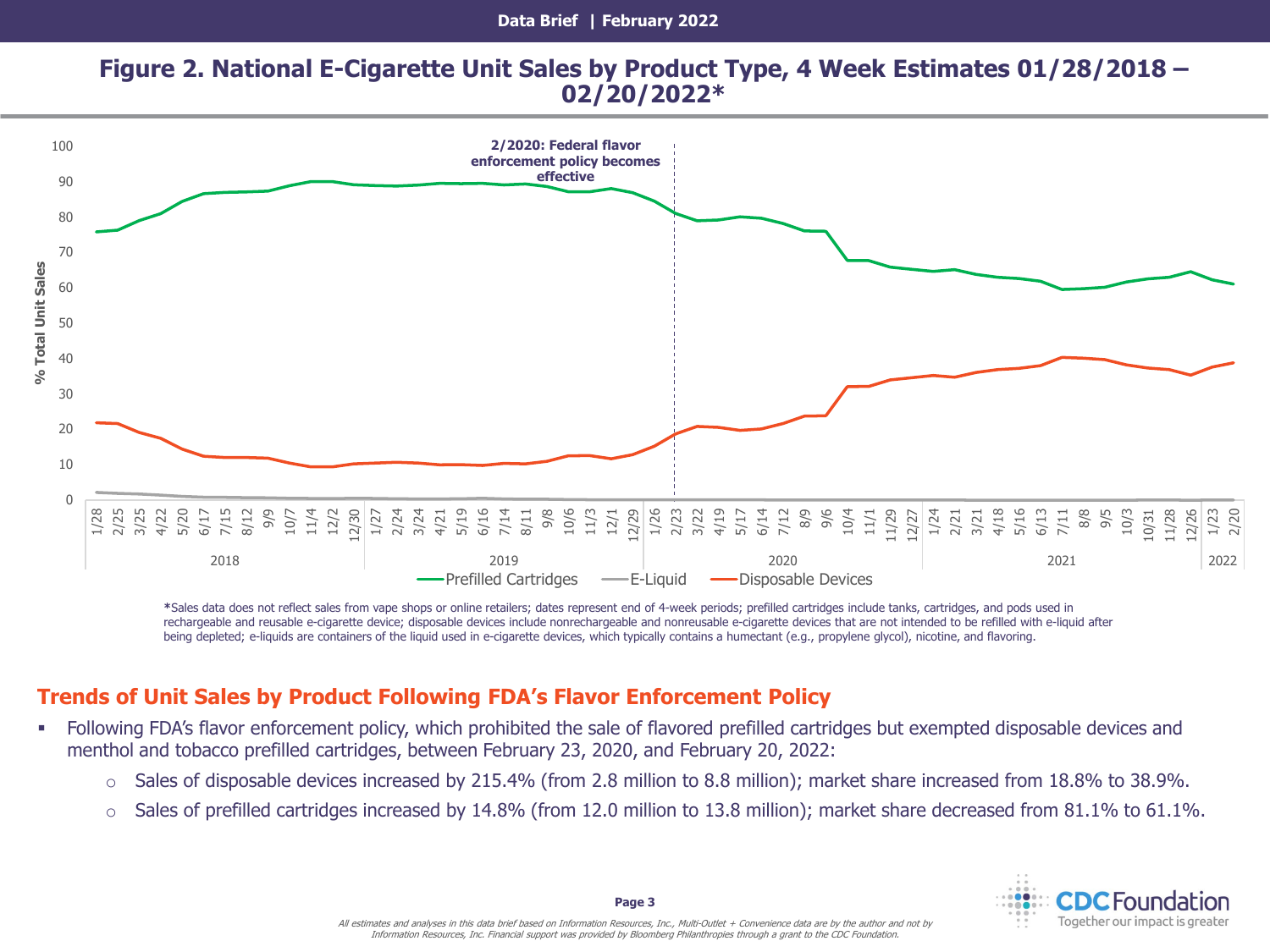## **Figure 3. National E-Cigarette Unit Sales by Product Type and Flavor, 4 Week Estimates 01/28/2018 – 02/20/2022**



Information Resources, Inc. Financial support was provided by Bloomberg Philanthropies through a grant to the CDC Foundation.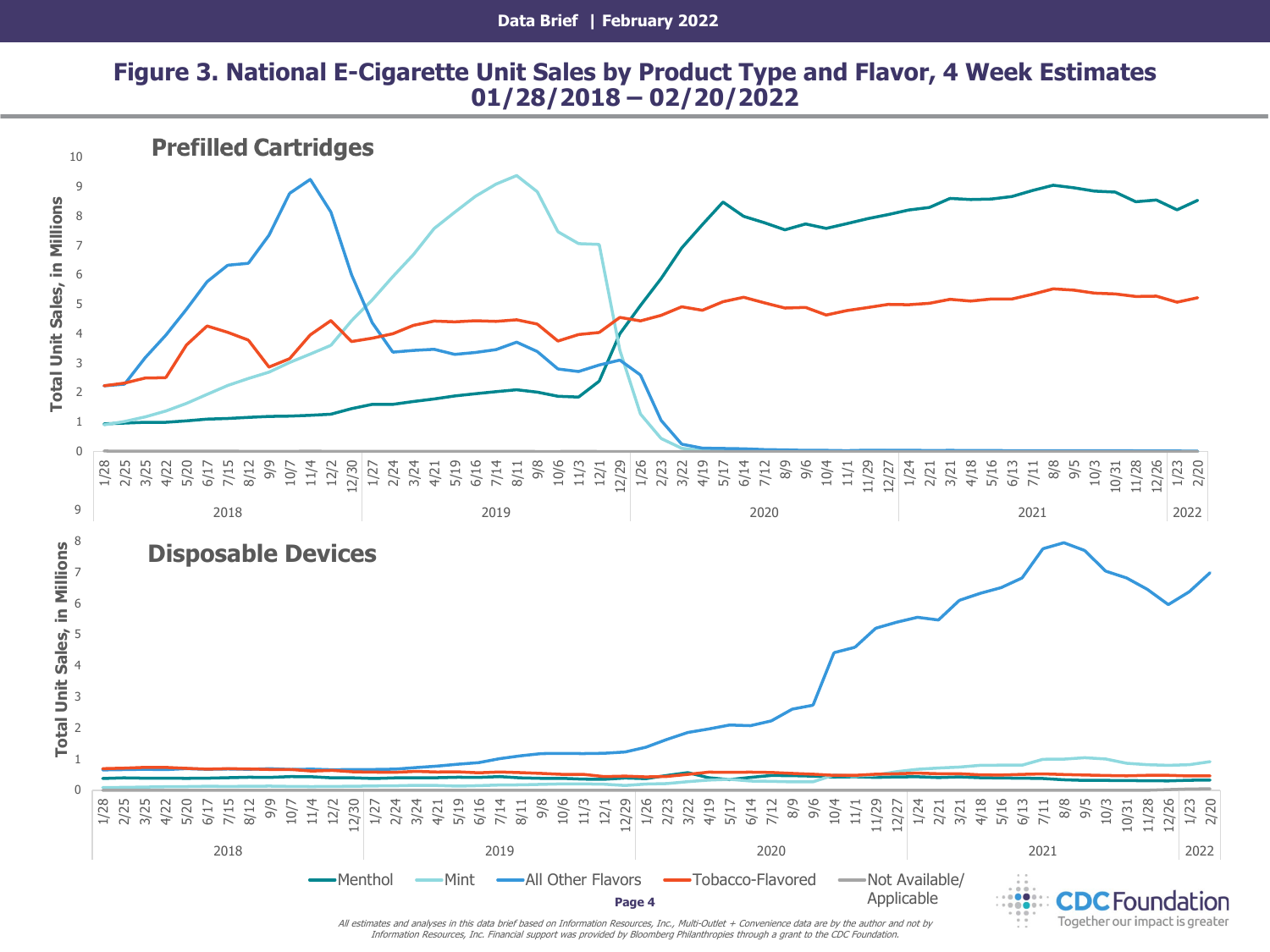#### **Data Brief | February 2022**

## **Figure 4. National E-Cigarette Unit Sales by Product Type and Flavor, 4 Week Estimates 01/28/2018 – 02/20/2022**





12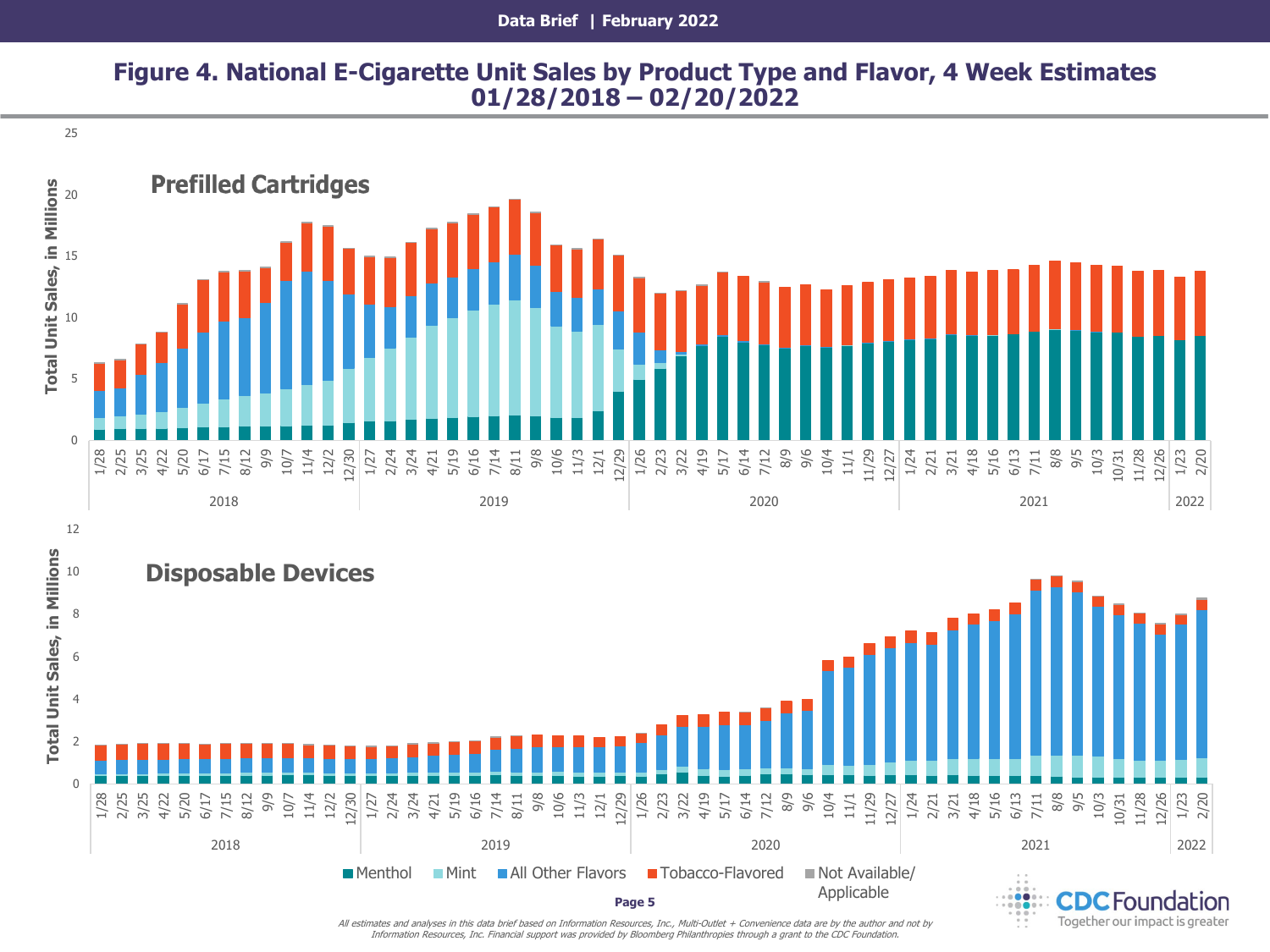#### **Figure 5. Market Share of National E-Cigarette Unit Sales by Flavor, Annual Estimates 2017 – 2021\***



**\***Sales data does not reflect sales from vape shops or online retailers; All Other Flavors category includes fruit, clove/spice, chocolate, alcoholic drink (such as wine, cognac, or other cocktails), candy/desserts/other sweets, some other flavor; e-cigarette accessories and devices sold without e-liquids were excluded (11.5% of total sales).

# **Unit Sales Annual Trends by Flavor (2020 - 2021)**

- From 2020 to 2022:
	- o Market share of menthol-flavored e-cigarette sales decreased from 46.0% to 40.4%;
	- o Market share of tobacco-flavored e-cigarette sales decreased from 31.6% to 25.8%;
	- o Market share of mint-flavored e-cigarette sales increased from 3.0% to 3.9%; and
	- o Market share of other-flavored e-cigarette sales increased from 19.3% to 29.9%.